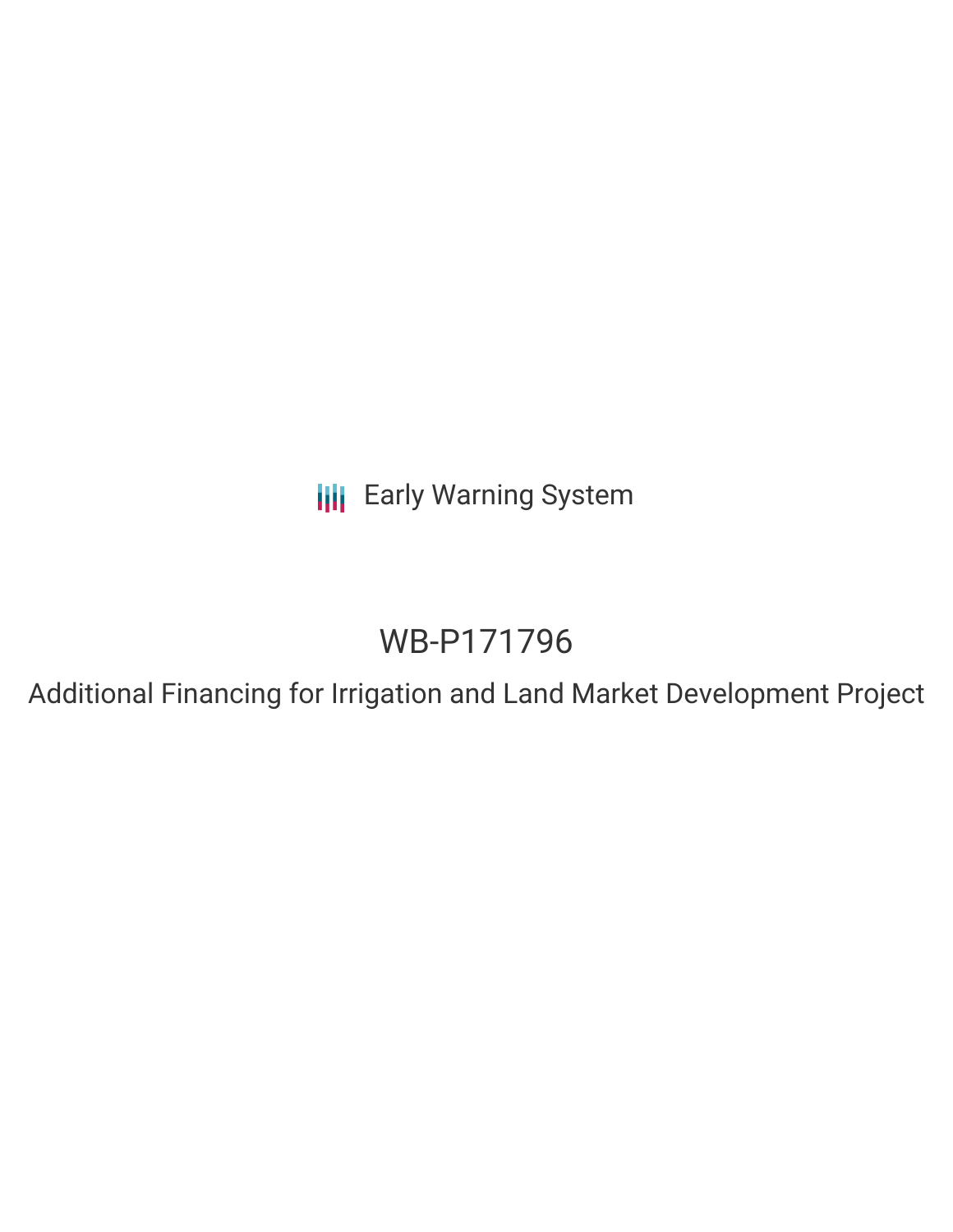

#### **Quick Facts**

| <b>Countries</b>               | Georgia                                                           |
|--------------------------------|-------------------------------------------------------------------|
| <b>Specific Location</b>       | Kakheti, Kvemo Kartli and Shida Kartli regions                    |
| <b>Financial Institutions</b>  | World Bank (WB)                                                   |
| <b>Status</b>                  | Proposed                                                          |
| <b>Bank Risk Rating</b>        | B                                                                 |
| <b>Voting Date</b>             | 2020-01-21                                                        |
| <b>Borrower</b>                | Public Debt Management Department, Ministry of Finance of Georgia |
| <b>Sectors</b>                 | Agriculture and Forestry, Water and Sanitation                    |
| <b>Investment Amount (USD)</b> | \$20.00 million                                                   |
| <b>Project Cost (USD)</b>      | \$20.00 million                                                   |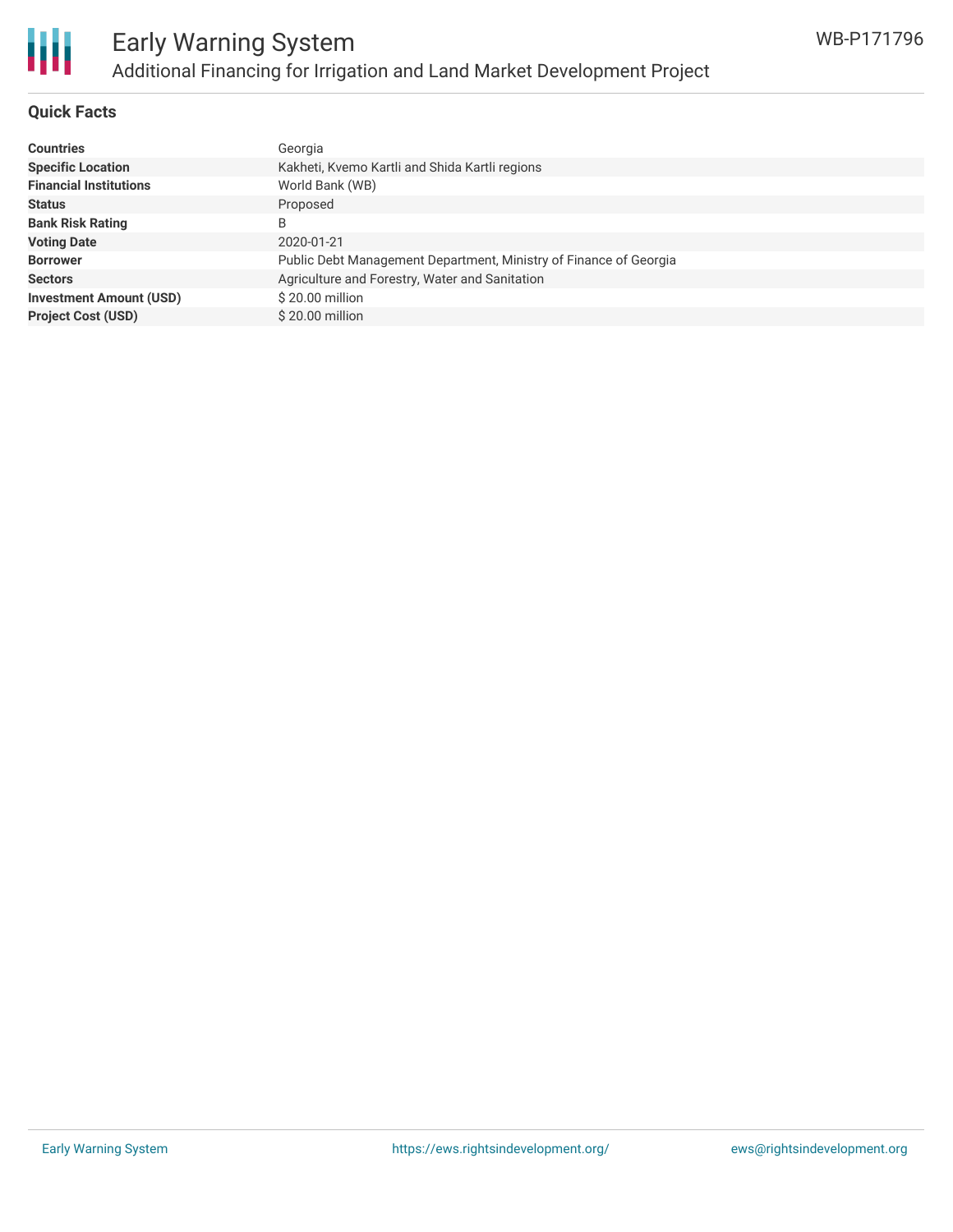

#### **Project Description**

According to Bank documents, this project provides financing to improve delivery of irrigation and drainage services in selected areas, and to develop improved policies, procedures and systems as a basis for a national land management program.

Components include the rehabilitation and modernization of secondary and tertiary irrigation infrastructure in the Tbisi-Kumisi irrigation scheme.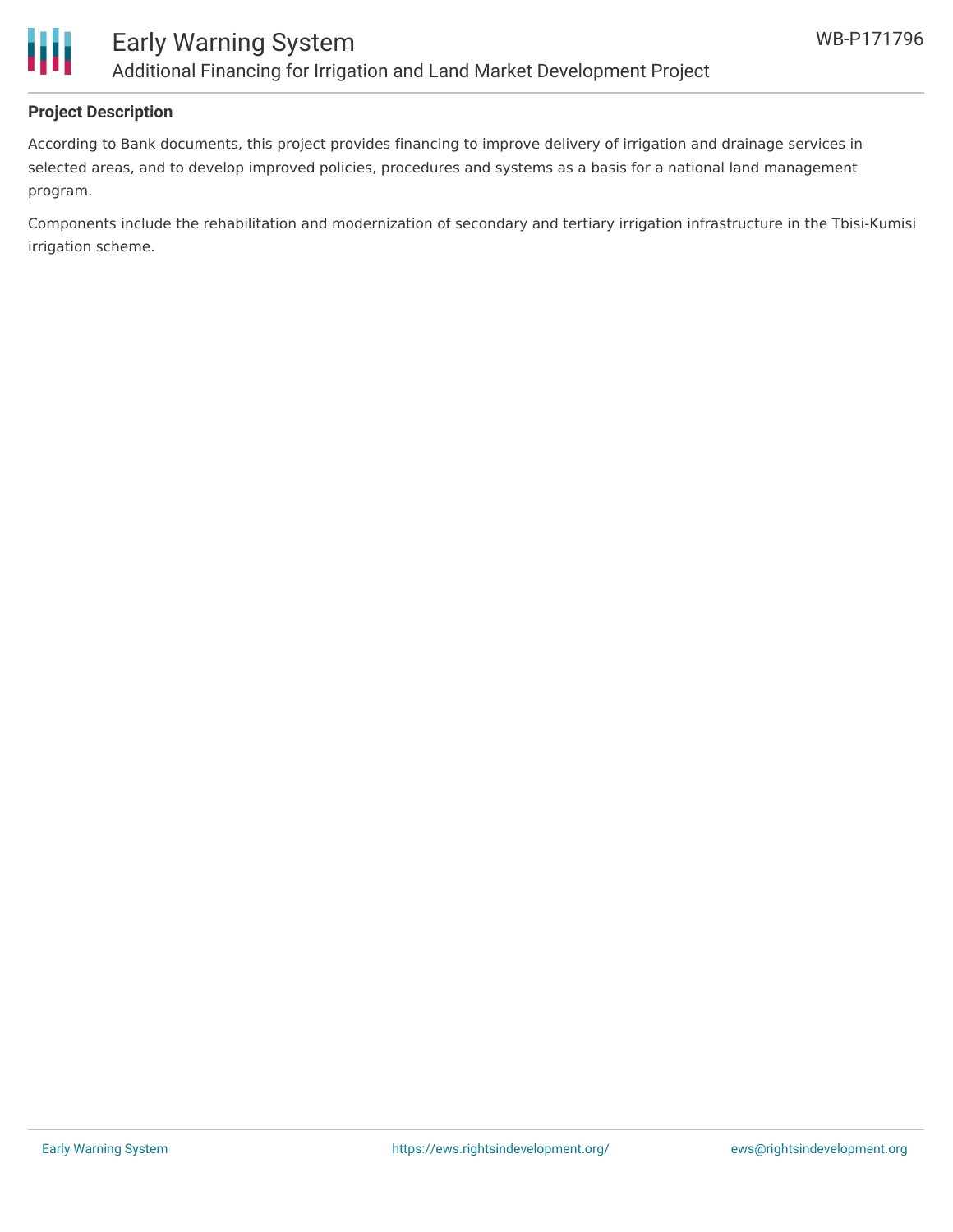

### Early Warning System Additional Financing for Irrigation and Land Market Development Project

#### **Investment Description**

World Bank (WB)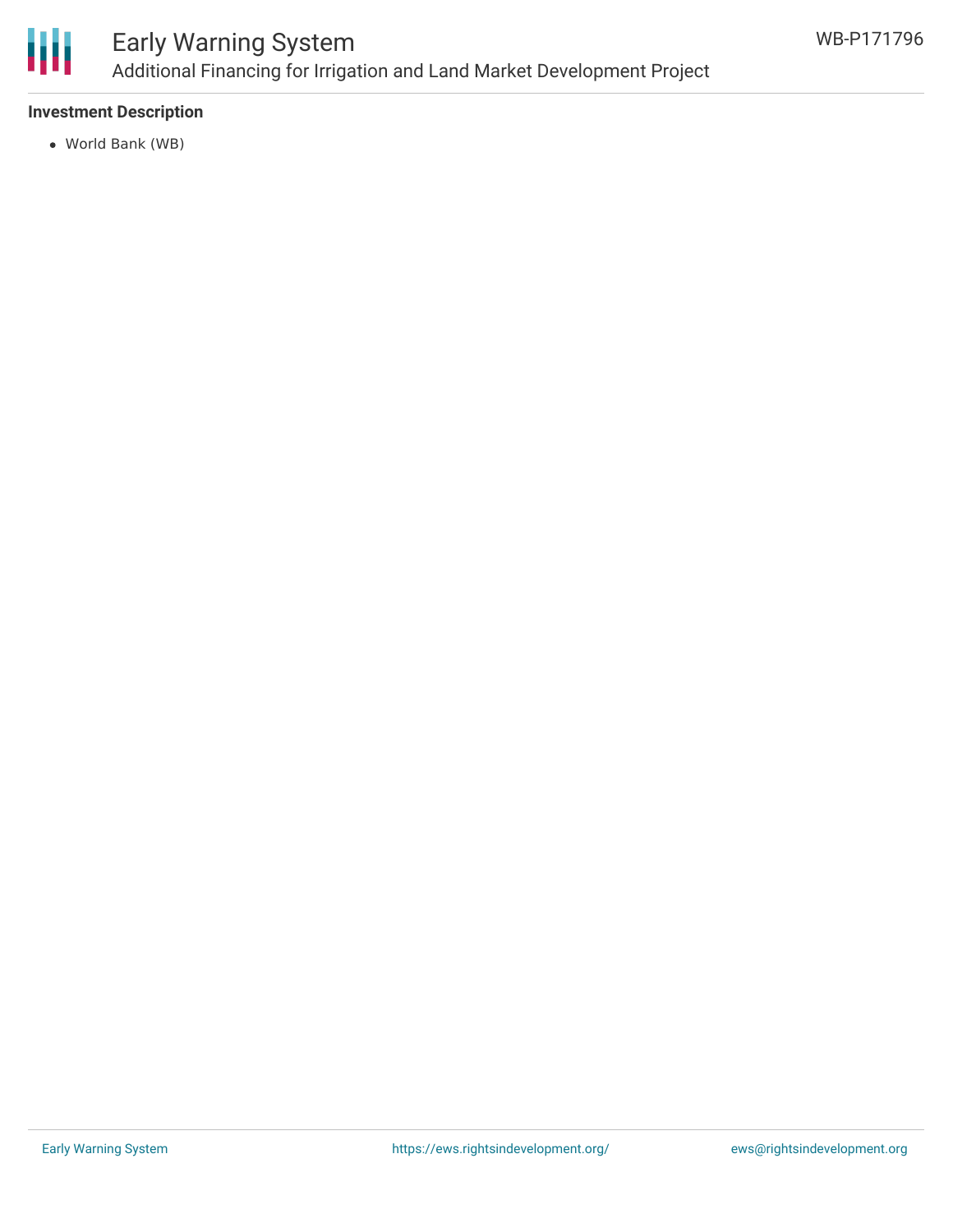

#### **Contact Information**

#### **World Bank**

Wilfried Hundertmark Senior Irrigation and Drainage Specialist

Rufiz Vakhid Chirag-Zade Senior Agribusiness Specialist

#### **Borrower/Client/Recipient**

Public Debt Management Department, Ministry of Finance of Georgia

#### **Implementing Agencies**

Ministry of Environment Protection and Agriculture George Khanishvili Deputy Minister [Giorgi.Khanishvili@mepa.gov.ge](mailto:Giorgi.Khanishvili@mepa.gov.ge)

Ministry of Justice Ivane Tsartsidze Chairman NAPR [vtsartsidze@napr.gov.ge](mailto:vtsartsidze@napr.gov.ge)

#### **ACCOUNTABILITY MECHANISM OF WORLD BANK**

The World Bank Inspection Panel is the independent complaint mechanism and fact-finding body for people who believe they are likely to be, or have been, adversely affected by a World Bank-financed project. If you submit a complaint to the Inspection Panel, they may investigate to assess whether the World Bank is following its own policies and procedures for preventing harm to people or the environment. You can contact the Inspection Panel or submit a complaint by emailing ipanel@worldbank.org. You can learn more about the Inspection Panel and how to file a complaint at: http://ewebapps.worldbank.org/apps/ip/Pages/Home.aspx.